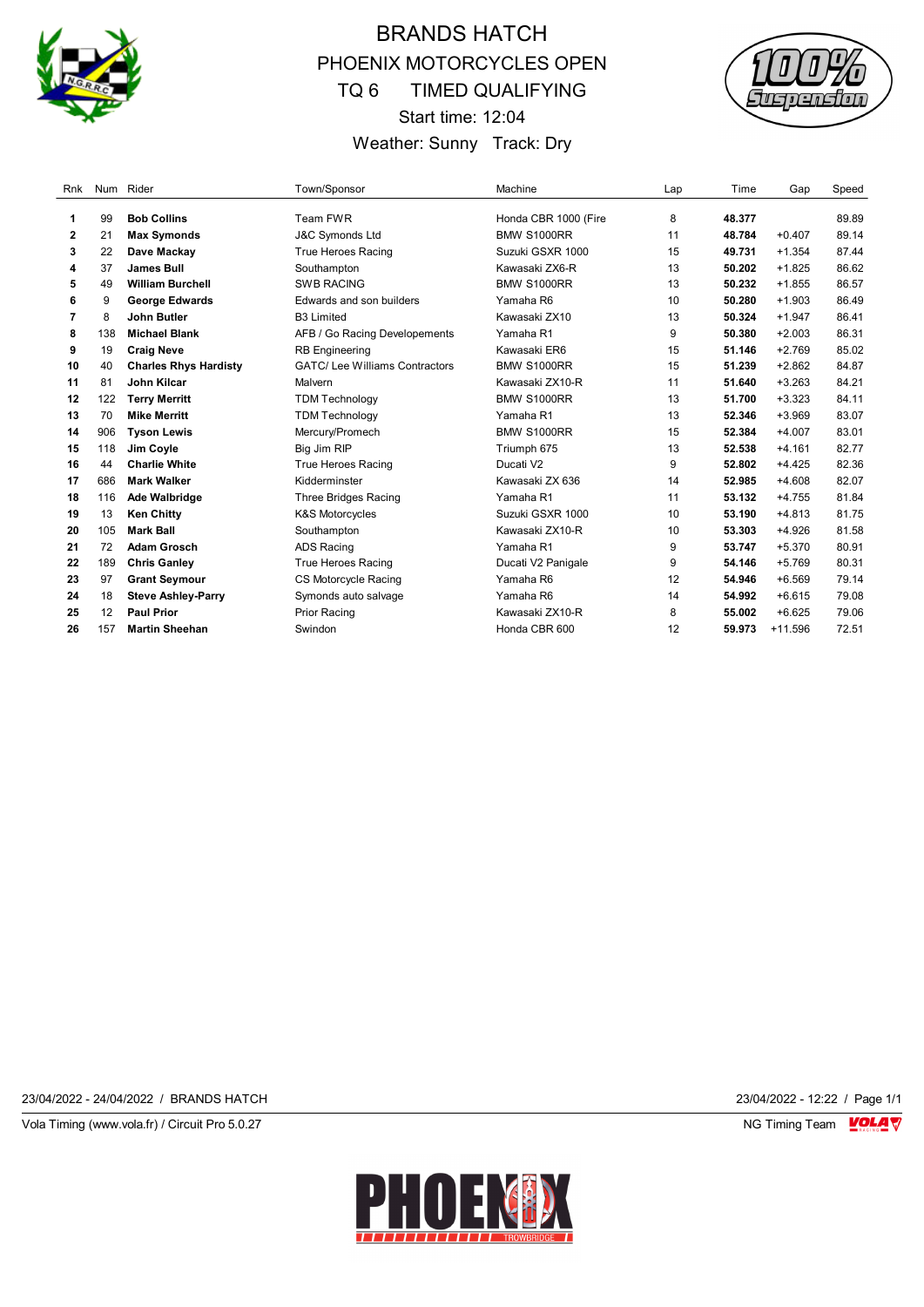

# BRANDS HATCH PHOENIX MOTORCYCLES OPEN TQ 6 TIMED QUALIFYING LAP TIMES

Lap Time

 **53.158** 55.046 **52.593 52.014 51.505** 51.678 51.957 **51.239** 51.786 51.769 51.423 52.316 FINISH 52.695

 Charlie White START

> **53.518** 53.519 **53.494** 53.557 **53.270** 53.784 **52.802** FINISH

 Chris Ganley **START** 

> **54.997** 55.697 55.356 55.600 **54.219 54.146** 54.724 FINISH

 $\overline{1}$ 

 

 



| Ade Walbridge |               |  |  |
|---------------|---------------|--|--|
|               | START         |  |  |
| 1             |               |  |  |
| 2             |               |  |  |
| 3             | 54.337        |  |  |
| 4             | 53.990        |  |  |
| 5             | 55 754        |  |  |
| 6             | 54.652        |  |  |
| 7             | 53.149        |  |  |
| 8             | 54 047        |  |  |
| 9             | 55.331        |  |  |
| 10            | 53.132        |  |  |
| 11            | 55.826        |  |  |
|               | <b>FINISH</b> |  |  |

Lap Time

 Adam Grosch **START** 

 **55.030 54.055 53.983** 54.572 **53.747** 54.545 54.297 FINISH

  $\overline{2}$ 

| <b>Bob Collins</b> |               |  |  |
|--------------------|---------------|--|--|
|                    | <b>START</b>  |  |  |
| 1                  |               |  |  |
| 2                  |               |  |  |
| 3                  | 49.131        |  |  |
| 4                  | 49.626        |  |  |
| 5                  | 48.938        |  |  |
| 6                  | 48.582        |  |  |
| 7                  | 48.377        |  |  |
| 8                  | 49.367        |  |  |
|                    | <b>FINISH</b> |  |  |

Charles Rhys Hardisty

#### START

23/04/2022 - 24/04/2022 / BRANDS HATCH 23/04/2022 - 12:24 / Page 1/3



| Lap               | Time          |
|-------------------|---------------|
|                   |               |
| <b>Craig Neve</b> |               |
|                   | <b>START</b>  |
| 1                 |               |
| 2                 |               |
| 3                 | 52.826        |
| 4                 | 51.592        |
| 5                 | 52.575        |
| 6                 | 51.613        |
| 7                 | 53.624        |
| 8                 | 51.820        |
| 9                 | 53.948        |
| 10                | 52.428        |
| 11                | 53.607        |
| 12                | 51.198        |
| 13                | 51.324        |
| 14                | 51.501        |
|                   | <b>FINISH</b> |
| 15                | 51.146        |

| Dave Mackay |               |  |  |  |  |  |
|-------------|---------------|--|--|--|--|--|
|             | <b>START</b>  |  |  |  |  |  |
| 1           |               |  |  |  |  |  |
| 2           |               |  |  |  |  |  |
| 3           | 52.013        |  |  |  |  |  |
| 4           | 50.817        |  |  |  |  |  |
| 5           | 50.628        |  |  |  |  |  |
| 6           | 52.062        |  |  |  |  |  |
| 7           | 50.143        |  |  |  |  |  |
| 8           | 49.731        |  |  |  |  |  |
| 9           | 50.045        |  |  |  |  |  |
| 10          | 50418         |  |  |  |  |  |
| 11          | 50 178        |  |  |  |  |  |
| 12          | 50.583        |  |  |  |  |  |
| 13          | 50.545        |  |  |  |  |  |
| 14          | 50.749        |  |  |  |  |  |
|             | <b>FINISH</b> |  |  |  |  |  |
| 15          | 49 979        |  |  |  |  |  |
|             |               |  |  |  |  |  |

| George Edwards |  |  |
|----------------|--|--|
| START          |  |  |
|                |  |  |
| 2              |  |  |
| ર<br>51.024    |  |  |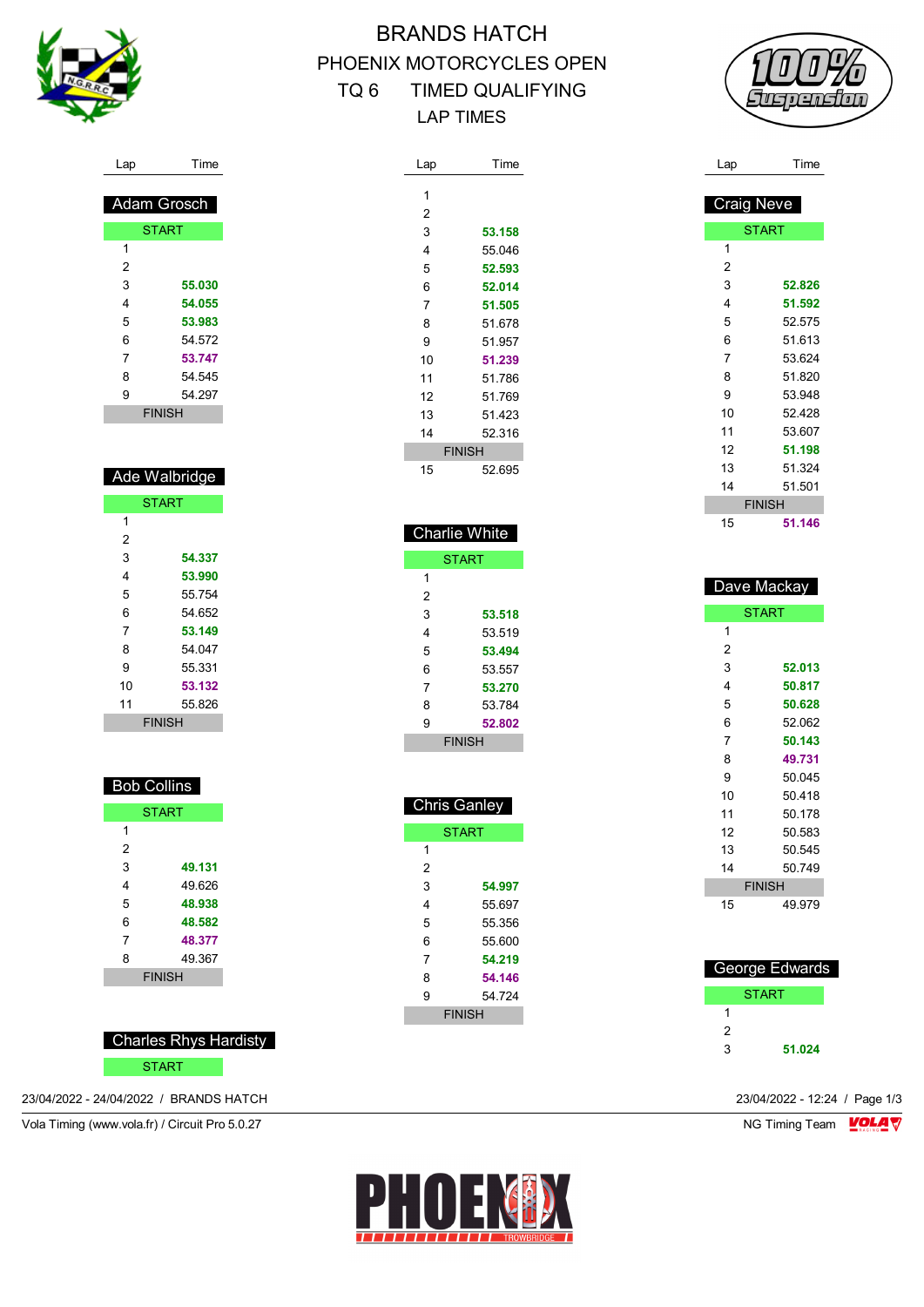#### BRANDS HATCH PHOENIX MOTORCYCLES OPEN TQ 6 TIMED QUALIFYING LAP TIMES

| Lap           | Time   |  |  |
|---------------|--------|--|--|
|               |        |  |  |
| 4             | 50.537 |  |  |
| 5             | 52.375 |  |  |
| 6             | 52.033 |  |  |
| 7             | 50.621 |  |  |
| 8             | 50.408 |  |  |
| 9             | 50.280 |  |  |
| 10            | 50.635 |  |  |
| <b>FINISH</b> |        |  |  |

| <b>Grant Seymour</b> |              |  |  |
|----------------------|--------------|--|--|
|                      | <b>START</b> |  |  |
| 1                    |              |  |  |
| 2                    |              |  |  |
| 3                    | 57.305       |  |  |
| 4                    | 56.179       |  |  |
| 5                    | 55.746       |  |  |
| 6                    | 55.403       |  |  |
| 7                    | 55.308       |  |  |
| 8                    | 55.117       |  |  |
| 9                    | 55.395       |  |  |
| 10                   | 55.091       |  |  |
| 11                   | 54.946       |  |  |
| 12                   | 55 812       |  |  |
| FINISH               |              |  |  |

| <b>James Bull</b> |              |  |  |
|-------------------|--------------|--|--|
|                   | <b>START</b> |  |  |
| 1                 |              |  |  |
| 2                 |              |  |  |
| 3                 | 53.576       |  |  |
| 4                 | 51.888       |  |  |
| 5                 | 50.330       |  |  |
| 6                 | 52.023       |  |  |
| 7                 | 51.573       |  |  |
| 8                 | 50.436       |  |  |
| 9                 | 50.439       |  |  |
| 10                | 50.225       |  |  |
| 11                | 50.202       |  |  |
| 12                | 50.544       |  |  |
| 13                | 51.964       |  |  |
| <b>FINISH</b>     |              |  |  |

| Jim Coyle    |        |  |  |  |  |
|--------------|--------|--|--|--|--|
| <b>START</b> |        |  |  |  |  |
| 1            |        |  |  |  |  |
| 2            |        |  |  |  |  |
| 3            | 54.276 |  |  |  |  |
| 4            | 55 506 |  |  |  |  |
| 5            | 53.630 |  |  |  |  |
| 6            | 53.099 |  |  |  |  |
| 7            | 54 568 |  |  |  |  |
| 8            | 52.538 |  |  |  |  |
| 9            | 54 624 |  |  |  |  |

|                                        | ◡┬.◡८┬ |                               |
|----------------------------------------|--------|-------------------------------|
| 23/04/2022 - 24/04/2022 / BRANDS HATCH |        | 23/04/2022 - 12:24 / Page 2/3 |

| 3              | 50.665           |
|----------------|------------------|
| 4              | 50.605           |
| 5              | 50.950           |
| 6              | 50.687           |
| 7              |                  |
| 8              |                  |
| 9              |                  |
| 10             |                  |
| 11             | 50.513           |
| 12             | 50.838           |
| <b>FINISH</b>  |                  |
| 13             | 50.324           |
|                |                  |
| John Kilcar    |                  |
| <b>START</b>   |                  |
| 1              |                  |
| $\overline{c}$ |                  |
| 3              | 53.290           |
| 4              | 53.363           |
| 5              | 52.330           |
| 6<br>7         | 51.640           |
| 8              | 51.705<br>52.547 |
| 9              | 52.505           |
| 10             | 52.604           |
| 11             | 52.812           |
| <b>FINISH</b>  |                  |
|                |                  |
|                |                  |
| Ken Chitty     |                  |
| <b>START</b>   |                  |
| 1              |                  |
| 2              |                  |
| 3              | 54.949           |
| 4              | 55.476           |
| 5              | 53.528           |
| 6<br>7         | 55.150<br>53.190 |
| 8              | 53.267           |
| 9              | 53.645           |
| 10             | 53.891           |
| <b>FINISH</b>  |                  |
|                |                  |

Lap Time 53.895 53.974 52.904 53.279 FINISH

 John Butler START

 

| Time          |
|---------------|
| Mark Ball     |
| <b>START</b>  |
|               |
|               |
| 55.504        |
| 55.563        |
| 54.006        |
| 53.303        |
| 54.864        |
| 53.577        |
| 53.336        |
| 54.355        |
| <b>FINISH</b> |
|               |
|               |

| Mark Walker   |        |  |
|---------------|--------|--|
| <b>START</b>  |        |  |
| 1             |        |  |
| 2             |        |  |
| 3             | 57.325 |  |
| 4             | 54.264 |  |
| 5             | 53.458 |  |
| 6             | 54.141 |  |
| 7             | 52.985 |  |
| 8             | 53.778 |  |
| 9             | 55.420 |  |
| 10            | 54.355 |  |
| 11            | 54.632 |  |
| 12            | 54.760 |  |
| 13            | 53.279 |  |
| <b>FINISH</b> |        |  |
| 14            | 56.726 |  |

| Martin Sheehan |              |
|----------------|--------------|
|                | <b>START</b> |
| 1              |              |
| 2              |              |
| 3              | 1:00.897     |
| 4              | 1:00.650     |
| 5              | 59.973       |
| 6              | 1:00.694     |
| 7              | 1:00.639     |
| 8              | 1:00.326     |
| 9              | 1:00.675     |
| 10             | 1:01.785     |
| 11             | 1:01.543     |
| 12             | 1:03.183     |
| <b>FINISH</b>  |              |
|                |              |
|                |              |
| Max Symonds    |              |
| <b>START</b>   |              |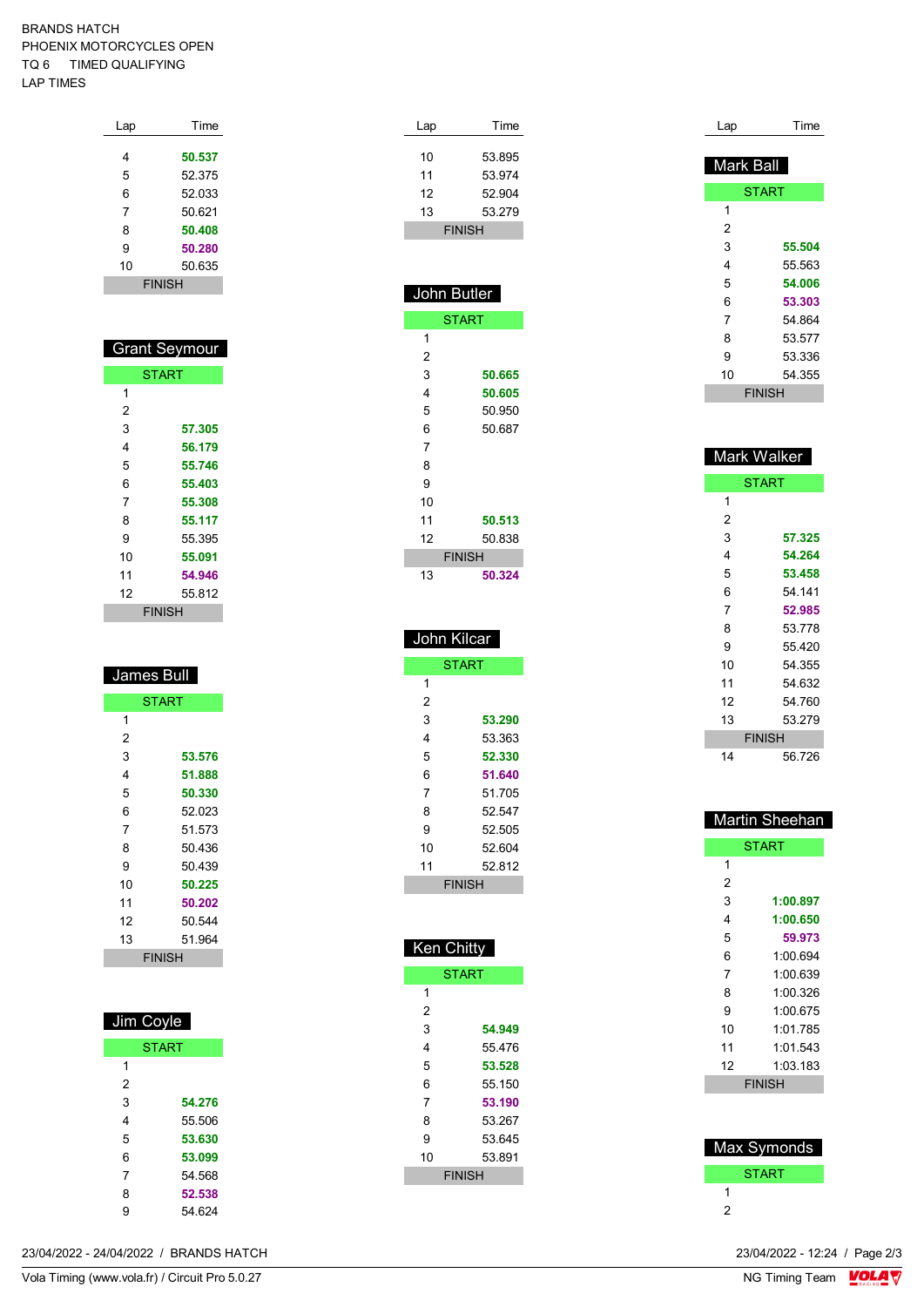#### BRANDS HATCH PHOENIX MOTORCYCLES OPEN TQ 6 TIMED QUALIFYING LAP TIMES

| Lap           | Time   |
|---------------|--------|
|               |        |
| 3             | 49.501 |
| 4             | 50.272 |
| 5             | 49.221 |
| 6             | 49744  |
| 7             | 48.896 |
| 8             | 48.784 |
| 9             |        |
| 10            |        |
| 11            | 49.113 |
| <b>FINISH</b> |        |

## Michael Blank

| <b>START</b>  |        |  |
|---------------|--------|--|
| 1             |        |  |
| 2             |        |  |
| 3             | 51.899 |  |
| 4             | 51.656 |  |
| 5             | 51.300 |  |
| 6             | 52421  |  |
| 7             | 50.855 |  |
| 8             | 51 356 |  |
| 9             | 50.380 |  |
| <b>FINISH</b> |        |  |

| <b>Mike Merritt</b> |        |  |
|---------------------|--------|--|
| START               |        |  |
| 1                   |        |  |
| 2                   |        |  |
| 3                   | 53.806 |  |
| 4                   | 53.364 |  |
| 5                   | 53.718 |  |
| 6                   | 53.283 |  |
| 7                   | 53.300 |  |
| 8                   | 52.346 |  |
| 9                   | 53.484 |  |
| 10                  | 53.667 |  |
| 11                  | 53844  |  |
| 12                  |        |  |
| 13                  |        |  |
| <b>FINISH</b>       |        |  |

| Paul Prior    |        |  |
|---------------|--------|--|
| <b>START</b>  |        |  |
| 1             |        |  |
| 2             |        |  |
| 3             | 57.411 |  |
| 4             | 56.243 |  |
| 5             | 55.810 |  |
| 6             | 56.029 |  |
| 7             | 55.002 |  |
| 8             |        |  |
| <b>FINISH</b> |        |  |

| Lap            | Time                      |
|----------------|---------------------------|
|                |                           |
|                | <b>Steve Ashley-Parry</b> |
|                | <b>START</b>              |
| 1              |                           |
| 2              |                           |
| 3              | 55.746                    |
| 4              | 55.281                    |
| 5              | 55.338                    |
| 6              | 55.648                    |
| $\overline{7}$ | 55.160                    |
| 8              | 54.992                    |
| 9              | 55819                     |
| 10             | 55.151                    |
| 11             | 55.971                    |
| 12             | 56.438                    |
| 13             | 56.231                    |
|                | <b>FINISH</b>             |
| 14             | 55 892                    |

| Lap | Time                    |
|-----|-------------------------|
|     | <b>William Burchell</b> |
|     | <b>START</b>            |
| 1   |                         |
| 2   |                         |
| 3   | 52.583                  |
| 4   | 51.699                  |
| 5   | 50.867                  |
| 6   | 50.232                  |
| 7   | 51.236                  |
| 8   | 50.860                  |
| 9   | 50.586                  |
| 10  | 50.972                  |
| 11  | 51.011                  |
| 12  | 50.620                  |
| 13  | 51.049                  |
|     | <b>FINISH</b>           |

| Terry Merritt |        |  |
|---------------|--------|--|
| <b>START</b>  |        |  |
| 1             |        |  |
| 2             |        |  |
| 3             | 54.423 |  |
| 4             | 52.599 |  |
| 5             | 53.611 |  |
| 6             | 52.187 |  |
| 7             | 52.749 |  |
| 8             | 51.700 |  |
| 9             | 52.220 |  |
| 10            | 53.899 |  |
| 11            | 53.512 |  |
| 12            | 51.731 |  |
| 13            | 54.622 |  |
| <b>FINISH</b> |        |  |

| Tyson Lewis   |        |  |
|---------------|--------|--|
| <b>START</b>  |        |  |
| 1             |        |  |
| 2             |        |  |
| 3             | 52.589 |  |
| 4             | 52.476 |  |
| 5             | 52.393 |  |
| 6             | 52.829 |  |
| 7             | 52.423 |  |
| 8             | 52.965 |  |
| 9             | 52.622 |  |
| 10            | 52.384 |  |
| 11            | 52.491 |  |
| 12            | 53.435 |  |
| 13            | 52.759 |  |
| 14            | 53.061 |  |
| <b>FINISH</b> |        |  |
| 15            | 52.702 |  |

23/04/2022 - 24/04/2022 / BRANDS HATCH

Vola Timing (www.vola.fr) / Circuit Pro 5.0.27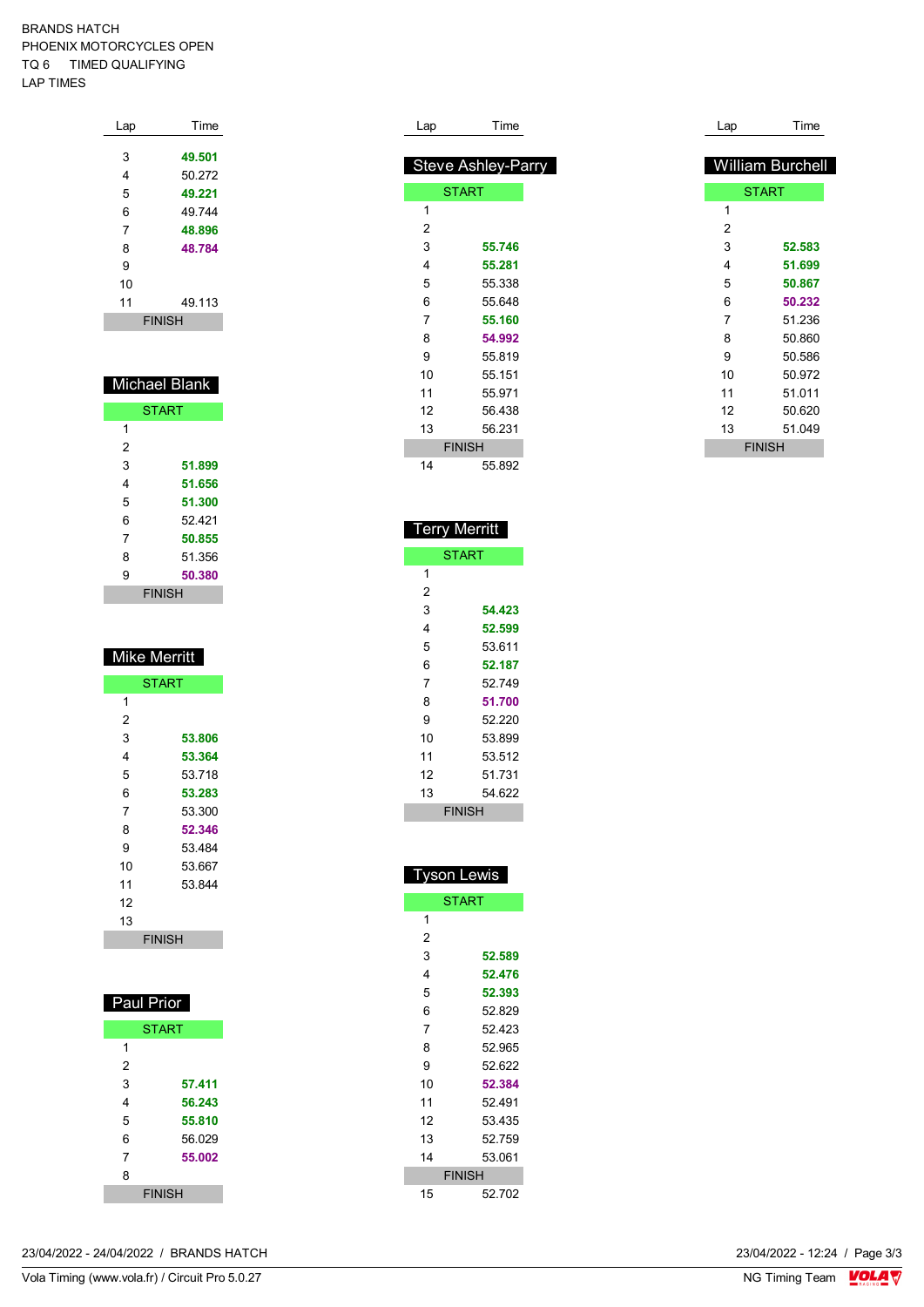



12 Laps = 14.496 Km



23/04/2022 - 24/04/2022 / BRANDS HATCH 23/04/2022 - 12:22 / Page 1/1

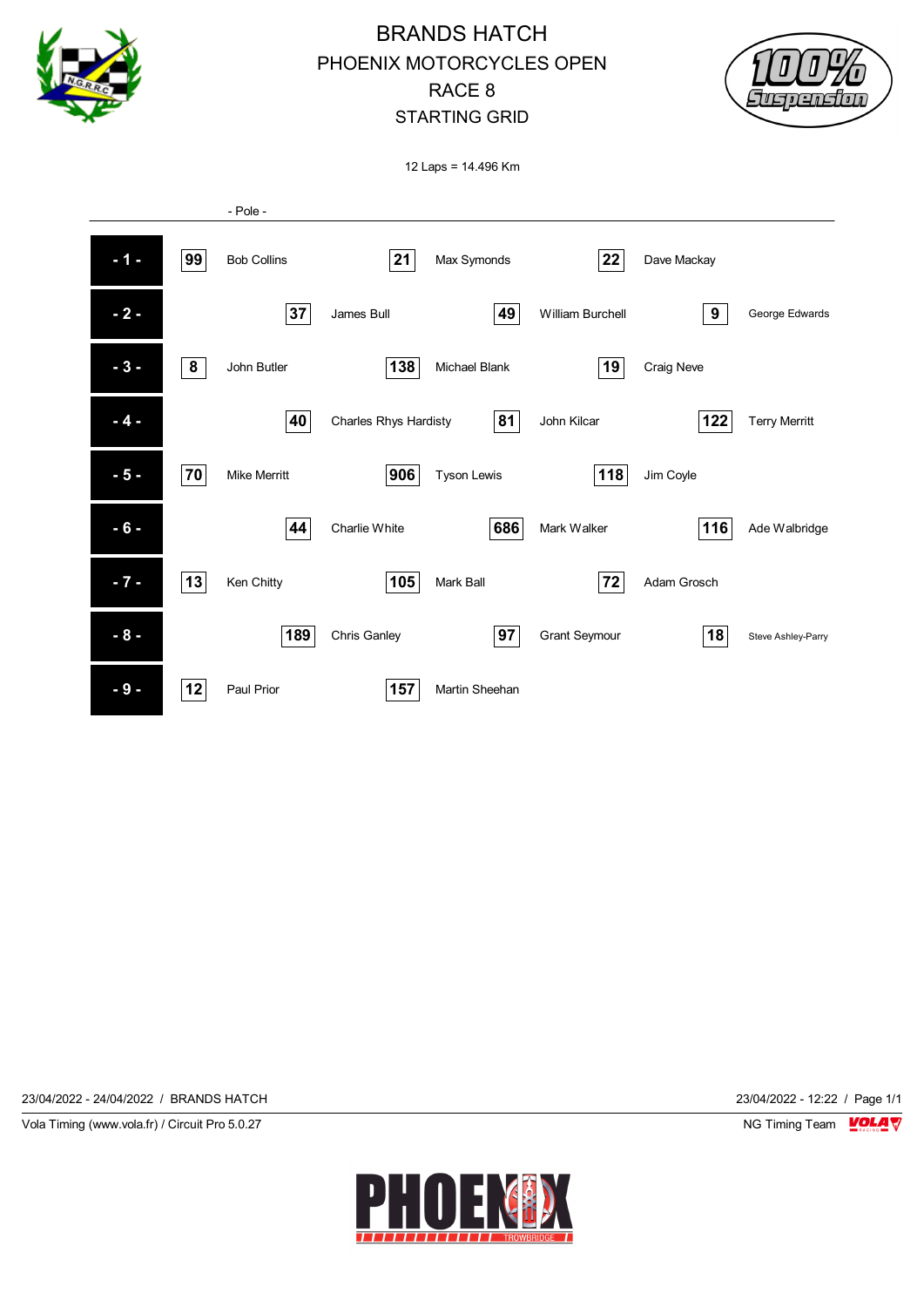

# BRANDS HATCH PHOENIX MOTORCYCLES OPEN RACE 8 Start time: 15:39 Distance: 14.496 miles Weather: Bright Track: Dry

| Rnk          |     | Num Rider                    | Machine            | Town/Sponsor                         | Laps | Time      | Gap       | Speed | B.Lap    | Average |
|--------------|-----|------------------------------|--------------------|--------------------------------------|------|-----------|-----------|-------|----------|---------|
|              |     |                              |                    |                                      |      |           |           |       |          |         |
| 1            | 99  | <b>Bob Collins</b>           | Honda CBR 1000     | Team FWR                             | 12   | 9:48.293  |           | 90.16 | 48.234   | 88.70   |
| $\mathbf{2}$ | 21  | <b>Max Symonds</b>           | <b>BMW S1000RR</b> | J&C Symonds Ltd                      | 12   | 10:01.373 | $+13.080$ | 89.13 | 48.791   | 86.77   |
| 3            | 22  | Dave Mackay                  | Suzuki GSXR 1000   | True Heroes Racing                   | 12   | 10:06.832 | $+18.539$ | 88.08 | 49.370   | 85.99   |
| 4            | 8   | John Butler                  | Kawasaki ZX10      | <b>B3 Limited</b>                    | 12   | 10:07.959 | $+19.666$ | 87.35 | 49.783   | 85.83   |
| 5            | 49  | <b>William Burchell</b>      | <b>BMW S1000RR</b> | <b>SWB RACING</b>                    | 12   | 10:08.242 | $+19.949$ | 87.37 | 49.774   | 85.79   |
| 6            | 37  | James Bull                   | Kawasaki ZX6-R     | Southampton                          | 12   | 10:11.556 | $+23.263$ | 86.79 | 50.104   | 85.33   |
| 7            | 9   | <b>George Edwards</b>        | Yamaha R6          | Edwards and son builders             | 12   | 10:18.802 | $+30.509$ | 86.48 | 50.286   | 84.33   |
| 8            | 138 | <b>Michael Blank</b>         | Yamaha R1          | AFB / Go Racing Developements        | 12   | 10:22.384 | $+34.091$ | 86.20 | 50.450   | 83.84   |
| 9            | 906 | <b>Tyson Lewis</b>           | <b>BMW S1000RR</b> | Mercury/Promech                      | 12   | 10:24.267 | $+35.974$ | 85.57 | 50.819   | 83.59   |
| 10           | 40  | <b>Charles Rhys Hardisty</b> | <b>BMW S1000RR</b> | <b>GATC/Lee Williams Contractors</b> | 12   | 10:28.216 | $+39.923$ | 84.74 | 51.318   | 83.06   |
| 11           | 122 | <b>Terry Merritt</b>         | <b>BMW S1000RR</b> | <b>TDM Technology</b>                | 12   | 10:28.391 | $+40.098$ | 85.06 | 51.123   | 83.04   |
| 12           | 70  | <b>Mike Merritt</b>          | Yamaha R1          | <b>TDM Technology</b>                | 12   | 10:29.152 | $+40.859$ | 84.77 | 51.301   | 82.94   |
| 13           | 81  | <b>John Kilcar</b>           | Kawasaki ZX10-R    | Malvern                              | 12   | 10:29.346 | $+41.053$ | 84.72 | 51.327   | 82.92   |
| 14           | 118 | Jim Coyle                    | Triumph 675        | Big Jim RIP                          | 12   | 10:29.912 | $+41.619$ | 84.23 | 51.629   | 82.84   |
| 15           | 13  | <b>Ken Chitty</b>            | Suzuki GSXR 1000   | K&S Motorcycles                      | 11   | 9:48.424  | $+1$ Lap  | 83.25 | 52.232   | 81.29   |
| 16           | 44  | <b>Charlie White</b>         | Ducati V2          | True Heroes Racing                   | 11   | 9:49.232  | $+1$ Lap  | 82.80 | 52.517   | 81.18   |
| 17           | 686 | <b>Mark Walker</b>           | Kawasaki ZX 636    | Kidderminster                        | 11   | 9:52.874  | $+1$ Lap  | 82.75 | 52.552   | 80.68   |
| 18           | 189 | <b>Chris Ganley</b>          | Ducati V2 Panigale | True Heroes Racing                   | 11   | 9:58.201  | $+1$ Lap  | 82.39 | 52.783   | 79.96   |
| 19           | 116 | <b>Ade Walbridge</b>         | Yamaha R1          | Three Bridges Racing                 | 11   | 9:58.330  | $+1$ Lap  | 82.15 | 52.932   | 79.95   |
| 20           | 72  | <b>Adam Grosch</b>           | Yamaha R1          | <b>ADS Racing</b>                    | 11   | 10:05.106 | $+1$ Lap  | 82.02 | 53.016   | 79.05   |
| 21           | 105 | <b>Mark Ball</b>             | Kawasaki ZX10-R    | Southampton                          | 11   | 10:06.522 | $+1$ Lap  | 81.29 | 53.493   | 78.87   |
| 22           | 12  | <b>Paul Prior</b>            | Kawasaki ZX10-R    | <b>Prior Racing</b>                  | 11   | 10:19.555 | $+1$ Lap  | 80.04 | 54.332   | 77.21   |
| 23           | 18  | <b>Steve Ashley-Parry</b>    | Yamaha R6          | Symonds auto salvage                 | 11   | 10:23.313 | $+1$ Lap  | 78.31 | 55.533   | 76.74   |
| 24           | 97  | <b>Grant Seymour</b>         | Yamaha R6          | <b>CS Motorcycle Racing</b>          | 11   | 10:24.411 | $+1$ Lap  | 78.48 | 55.406   | 76.61   |
| 25           | 157 | <b>Martin Sheehan</b>        | Honda CBR 600      | Swindon                              | 10   | 10:36.583 | +2 Laps   | 70.25 | 1:01.897 | 68.31   |
|              |     |                              |                    |                                      |      |           |           |       |          |         |

Best lap: 99 Bob Collins - 48.234

**92.5% of WINNER'S AVERAGE RACE SPEED - 82.05 mph**

23/04/2022 - 24/04/2022 / BRANDS HATCH 23/04/2022 - 15:55 / Page 1/1

Vola Timing (www.vola.fr) / Circuit Pro 5.0.27 **NG Timing Team MOLA View Area** NG Timing Team MOLA View Area NG Timing Team MOLA View Area NG Timing Team MOLA View Area NG Timing Team MOLA View Area NG Timing Team MOLA Vie

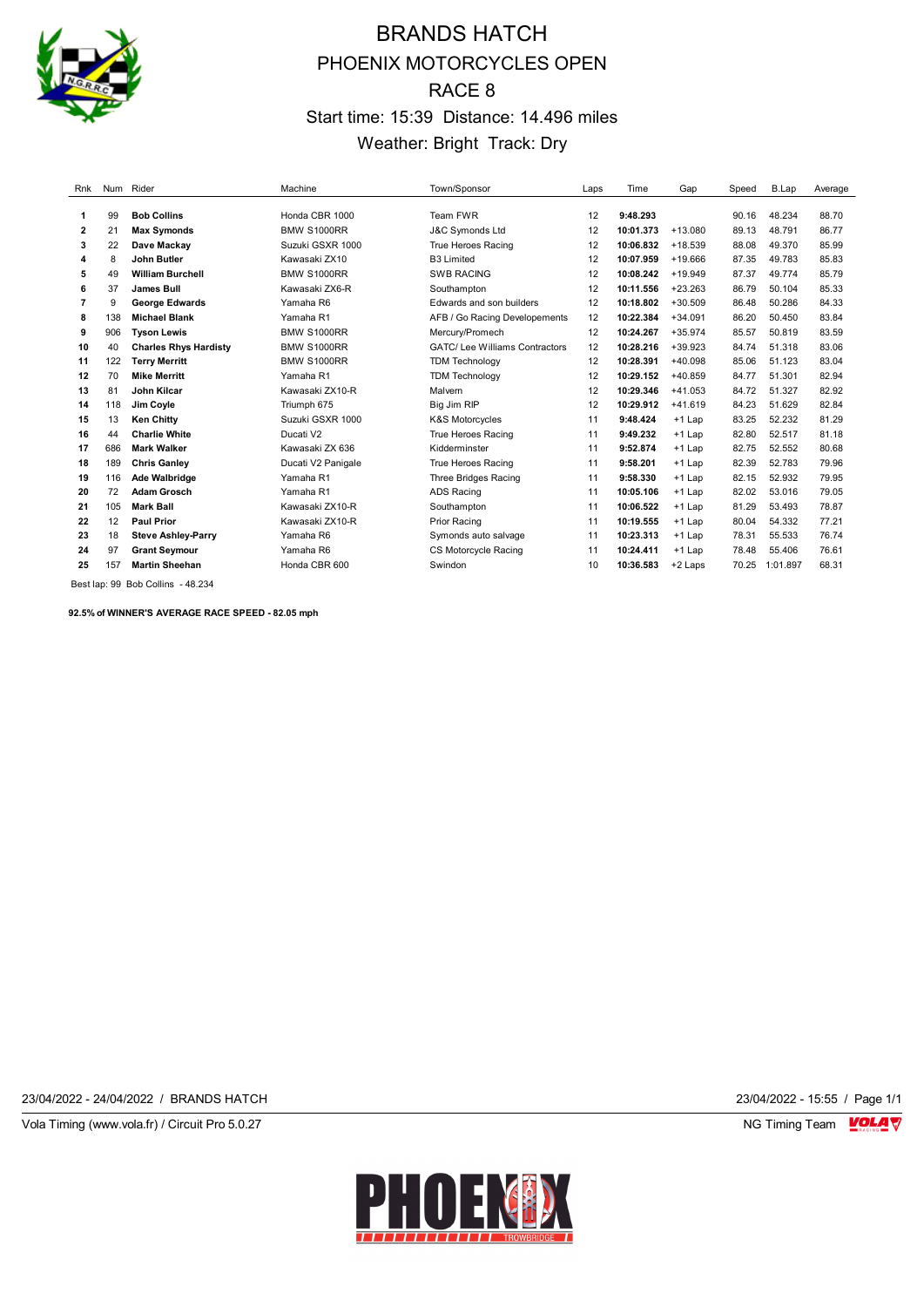

#### Lap Time

## Adam Grosch

| <b>START</b> |               |  |  |
|--------------|---------------|--|--|
| 1            |               |  |  |
| 2            | 54.850        |  |  |
| 3            | 54.206        |  |  |
| 4            | 53.509        |  |  |
| 5            | 53.353        |  |  |
| 6            | 53.016        |  |  |
| 7            | 53 412        |  |  |
| 8            | 55 110        |  |  |
| 9            | 54 441        |  |  |
| 10           | 54.096        |  |  |
|              | <b>FINISH</b> |  |  |
| 11           | 54.280        |  |  |

### Ade Walbridge

|    | <b>START</b>  |
|----|---------------|
| 1  |               |
| 2  | 53.551        |
| 3  | 53.248        |
| 4  | 52.932        |
| 5  | 53 562        |
| 6  | 53 666        |
| 7  | 53 741        |
| 8  | 53 744        |
| 9  | 53 740        |
| 10 | 53 725        |
|    | <b>FINISH</b> |
| 11 | 53.301        |

### Bob Collins

|   | <b>START</b> |
|---|--------------|
| 1 |              |
| 2 | 48.700       |
| 3 | 48.603       |
| 4 | 48.894       |
| 5 | 48.602       |
| 6 | 48.497       |
| 7 | 48.234       |
| ጸ | 48.906       |

#### 23/04/2022 - 24/04/2022 / BRANDS HATCH 23/04/2022 - 15:56 / Page 1/3

Vola Timing (www.vola.fr) / Circuit Pro 5.0.27 NG Timing Team VOLA V

# BRANDS HATCH PHOENIX MOTORCYCLES OPEN RACE 8 LAP TIMES

| Lap            | Time                         |  |
|----------------|------------------------------|--|
| 9              | 48.442                       |  |
| 10             | 48.473                       |  |
| 11             | 48.258                       |  |
|                | <b>FINISH</b>                |  |
| 12             | 48.575                       |  |
|                |                              |  |
|                |                              |  |
|                | <b>Charles Rhys Hardisty</b> |  |
|                |                              |  |
|                | <b>START</b>                 |  |
| 1              |                              |  |
| $\overline{2}$ | 52.210                       |  |
| 3              | 51.748                       |  |
| 4              | 51.318                       |  |
| 5              | 51.778                       |  |
| 6              | 52.009                       |  |
| $\overline{7}$ | 51.858                       |  |
| 8              | 51.798                       |  |
| 9<br>10        | 51.890<br>51.999             |  |
| 11             | 51.507                       |  |
|                | <b>FINISH</b>                |  |
| 12             | 51.654                       |  |
|                |                              |  |
|                |                              |  |
|                | Charlie White                |  |
|                |                              |  |
|                | <b>START</b>                 |  |
| 1              |                              |  |
| 2              | 53.135                       |  |
| 3              | 52.698                       |  |
| 4              | 52.901                       |  |
| 5              | 52.977                       |  |
| 6              | 52.855                       |  |
| 7<br>8         | 53.068<br>53.021             |  |
| 9              | 52.563                       |  |
| 10             | 52.545                       |  |
|                | <b>FINISH</b>                |  |
| 11             | 52.517                       |  |
|                |                              |  |
|                |                              |  |
|                | <b>Chris Ganley</b>          |  |
|                |                              |  |
|                | <b>START</b>                 |  |

| Lap | Time          |
|-----|---------------|
| 1   |               |
| 2   | 53.346        |
| 3   | 53.437        |
| 4   | 52.783        |
| 5   | 53.351        |
| 6   | 53.655        |
| 7   | 54 218        |
| 8   | 53.397        |
| 9   | 53.551        |
| 10  | 53.200        |
|     | <b>FINISH</b> |
| 11  | 53.405        |

### Dave Mackay

|    | <b>START</b>  |
|----|---------------|
| 1  |               |
| 2  | 50.521        |
| 3  | 50.106        |
| 4  | 50.715        |
| 5  | 50.056        |
| 6  | 49.736        |
| 7  | 50.431        |
| 8  | 49.618        |
| 9  | 49.965        |
| 10 | 50.525        |
| 11 | 49.370        |
|    | <b>FINISH</b> |
| 12 | 49.416        |

### George Edwards

|                | <b>START</b> |
|----------------|--------------|
| 1              |              |
| 2              | 51.454       |
| 3              | 50.803       |
| 4              | 50.286       |
| 5              | 50 557       |
| 6              | 50.985       |
| $\overline{7}$ | 50.670       |
| 8              | 50.609       |
| 9              | 50.673       |
| 10             | 50.700       |
| 11             | 52916        |
|                |              |

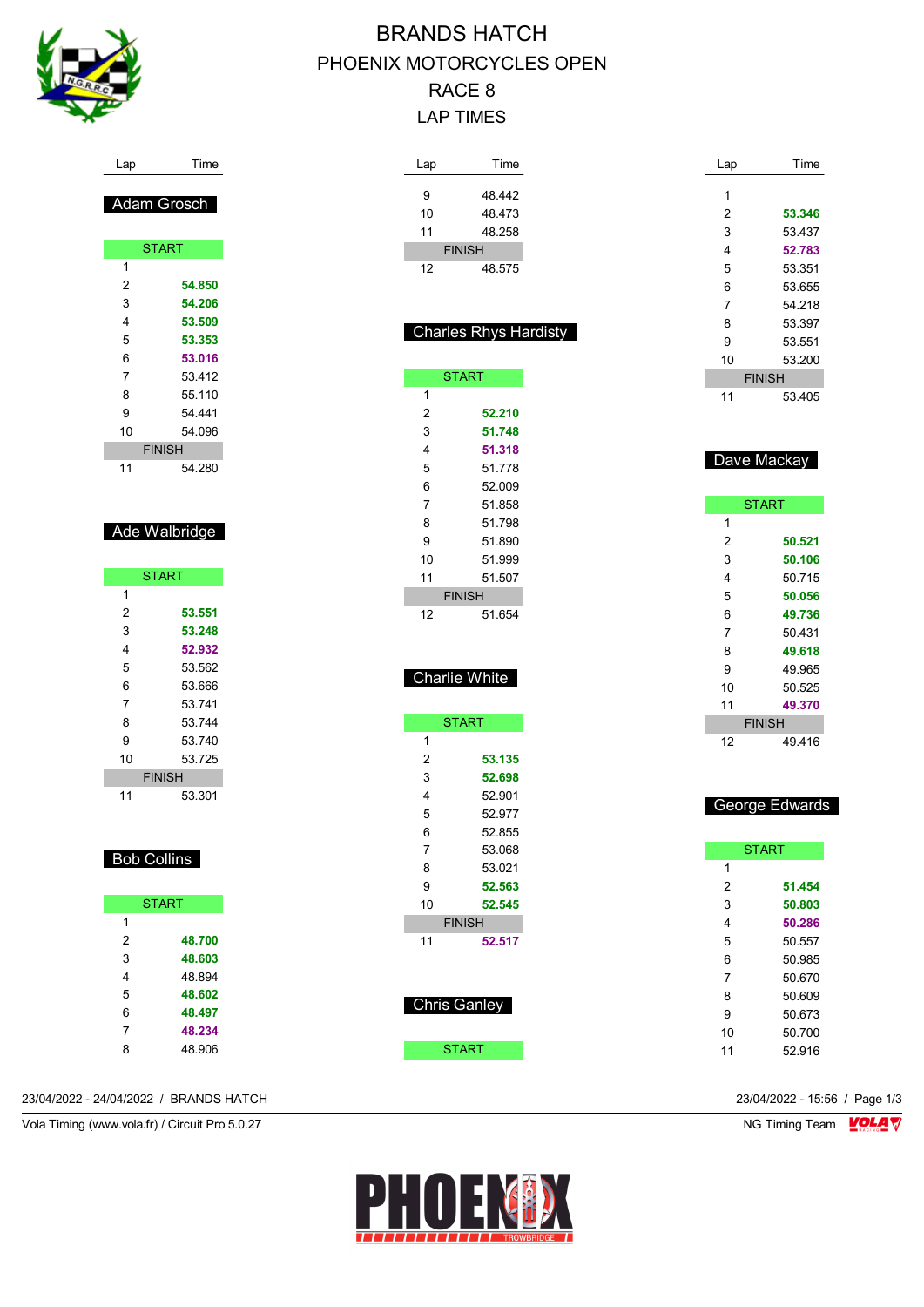BRANDS HATCH PHOENIX MOTORCYCLES OPEN RACE 8 LAP TIMES

| Lap | Time                 |
|-----|----------------------|
|     | <b>FINISH</b>        |
| 12  | 51807                |
|     |                      |
|     |                      |
|     | <b>Grant Seymour</b> |

|               | <b>START</b> |  |
|---------------|--------------|--|
| 1             |              |  |
| 2             | 55.811       |  |
| 3             | 55 835       |  |
| 4             | 56.328       |  |
| 5             | 56.243       |  |
| 6             | 56.547       |  |
| 7             | 55.628       |  |
| 8             | 56.026       |  |
| 9             | 57 121       |  |
| 10            | 56.348       |  |
| <b>FINISH</b> |              |  |
| 11            | 55.406       |  |

### James Bull

| <b>START</b> |               |  |  |
|--------------|---------------|--|--|
| 1            |               |  |  |
| 2            | 50.891        |  |  |
| 3            | 50.859        |  |  |
| 4            | 50.482        |  |  |
| 5            | 50.413        |  |  |
| 6            | 50.104        |  |  |
| 7            | 50.198        |  |  |
| 8            | 50.129        |  |  |
| 9            | 50.539        |  |  |
| 10           | 50.889        |  |  |
| 11           | 50.669        |  |  |
|              | <b>FINISH</b> |  |  |
| 12           | 50.383        |  |  |

## Jim Coyle

|    | <b>START</b>  |
|----|---------------|
| 1  |               |
| 2  | 51.891        |
| 3  | 51.892        |
| 4  | 51.755        |
| 5  | 51.629        |
| 6  | 52.050        |
| 7  | 51 910        |
| 8  | 52.209        |
| 9  | 51.807        |
| 10 | 51829         |
| 11 | 51 708        |
|    | <b>FINISH</b> |
| 12 | 51.856        |

| Lap            | Time         |  |
|----------------|--------------|--|
| John Butler    |              |  |
|                | <b>START</b> |  |
| 1              |              |  |
| 2              | 50.387       |  |
| 3              | 50.471       |  |
| 4              | 50.527       |  |
| 5              | 50.092       |  |
| 6              | 49.802       |  |
| $\overline{7}$ | 50.217       |  |
| 8              | 49.892       |  |
| 9              | 49 916       |  |
| 10             | 50.820       |  |
| 11             | 49.957       |  |
| <b>FINISH</b>  |              |  |
| 12             | 49.783       |  |
|                |              |  |
|                |              |  |
|                | . .          |  |

## John Kilcar

| <b>START</b>  |        |
|---------------|--------|
| 1             |        |
| 2             | 52.476 |
| 3             | 51.596 |
| 4             | 51.327 |
| 5             | 51.391 |
| 6             | 52.253 |
| 7             | 51 349 |
| 8             | 51.394 |
| 9             | 51.871 |
| 10            | 51.805 |
| 11            | 51.663 |
| <b>FINISH</b> |        |
| 12            | 51.758 |

### Ken Chitty

| <b>START</b>  |        |  |
|---------------|--------|--|
| 1             |        |  |
| 2             | 53.221 |  |
| 3             | 53.003 |  |
| 4             | 52.329 |  |
| 5             | 52.232 |  |
| 6             | 52.585 |  |
| 7             | 52.839 |  |
| 8             | 52.452 |  |
| 9             | 52.494 |  |
| 10            | 52.577 |  |
| <b>FINISH</b> |        |  |
| 11            | 52.339 |  |
|               |        |  |
|               |        |  |
|               |        |  |

Mark Ball

| Lap | Time          |
|-----|---------------|
|     |               |
|     | <b>START</b>  |
| 1   |               |
| 2   | 55.414        |
| 3   | 54.179        |
| 4   | 54.625        |
| 5   | 54.230        |
| 6   | 54.372        |
| 7   | 54.395        |
| 8   | 54.401        |
| 9   | 53.763        |
| 10  | 53.493        |
|     | <b>FINISH</b> |
| 11  | 53.663        |

### Mark Walker

| <b>START</b>  |        |  |
|---------------|--------|--|
| 1             |        |  |
| 2             | 53.162 |  |
| 3             | 52.849 |  |
| 4             | 52.552 |  |
| 5             | 53.008 |  |
| 6             | 53 390 |  |
| 7             | 53.064 |  |
| 8             | 53.164 |  |
| 9             | 53.340 |  |
| 10            | 53.043 |  |
| <b>FINISH</b> |        |  |
| 11            | 54.004 |  |

### Martin Sheehan

| <b>START</b>  |  |  |
|---------------|--|--|
| 1             |  |  |
| 2<br>1:02.882 |  |  |
| 3<br>1:03.042 |  |  |
| 1:02.985<br>4 |  |  |
| 5<br>1:03 464 |  |  |
| 6<br>1:03 196 |  |  |
| 7<br>1:02.176 |  |  |
| 8<br>1:03.329 |  |  |
| 9<br>1:02.595 |  |  |
| <b>FINISH</b> |  |  |
|               |  |  |

## Max Symonds

| <b>START</b> |        |  |
|--------------|--------|--|
| 1            |        |  |
| 2            | 49.345 |  |
| 3            | 49.156 |  |
| 4            | 50.195 |  |
| 5            | 48.932 |  |

23/04/2022 - 24/04/2022 / BRANDS HATCH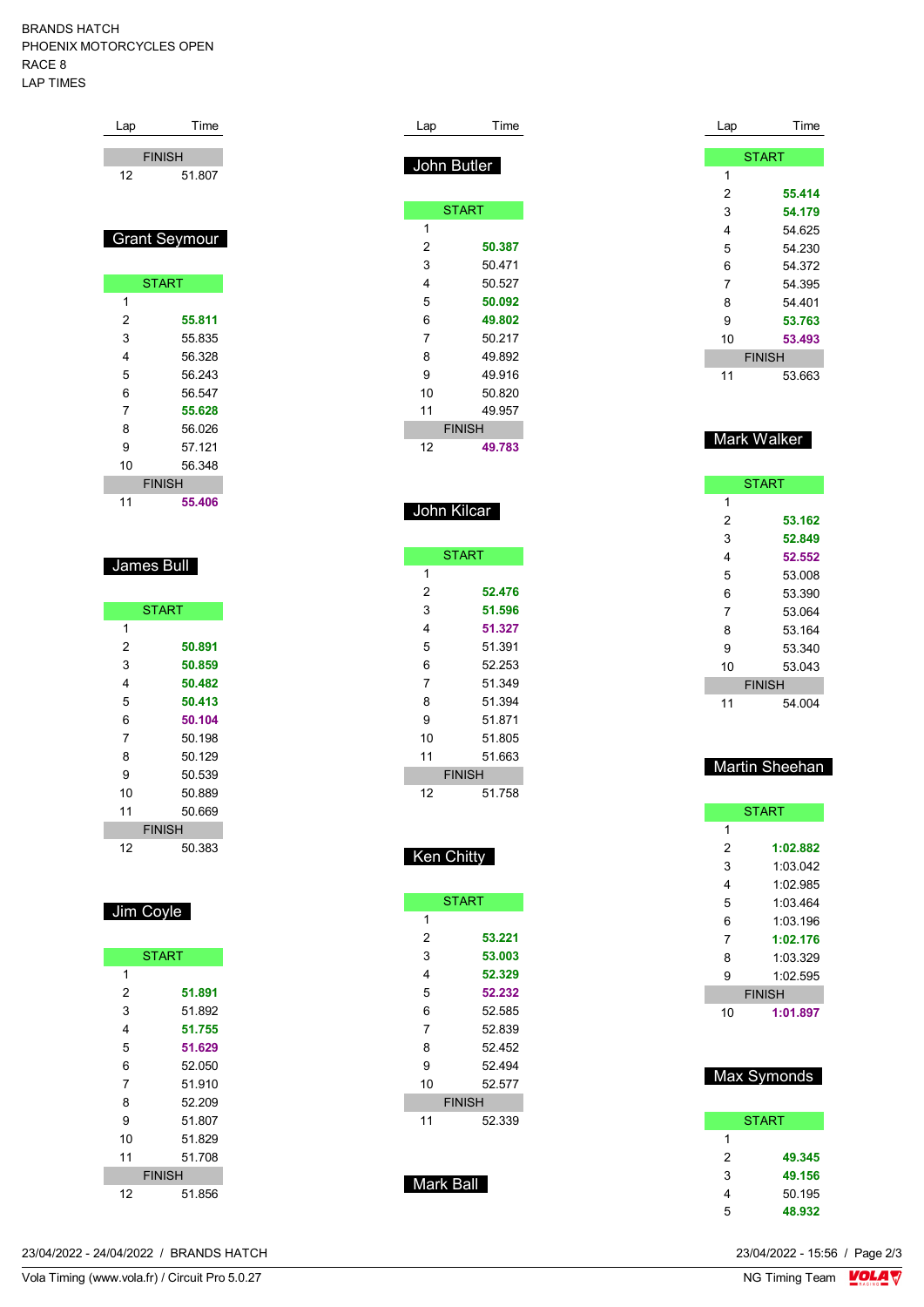#### BRANDS HATCH PHOENIX MOTORCYCLES OPEN RACE 8 LAP TIMES

| Lap           | Time   |  |
|---------------|--------|--|
|               |        |  |
| 6             | 48 954 |  |
| 7             | 48.923 |  |
| 8             | 48.791 |  |
| 9             | 50.036 |  |
| 10            | 49.529 |  |
| 11            | 49.486 |  |
| <b>FINISH</b> |        |  |
| 12            | 49 353 |  |

## Michael Blank

| <b>START</b>  |        |  |
|---------------|--------|--|
|               |        |  |
| 1             |        |  |
| 2             | 50.711 |  |
| 3             | 51.089 |  |
| 4             | 50.450 |  |
| 5             | 51.298 |  |
| 6             | 52.030 |  |
| 7             | 51.037 |  |
| 8             | 51.500 |  |
| 9             | 51.264 |  |
| 10            | 51.568 |  |
| 11            | 51 481 |  |
| <b>FINISH</b> |        |  |
| 12            | 52.675 |  |

## Mike Merritt

| <b>START</b>  |        |  |
|---------------|--------|--|
| 1             |        |  |
| 2             | 52.327 |  |
| 3             | 52.315 |  |
| 4             | 51.301 |  |
| 5             | 51.880 |  |
| 6             | 51.859 |  |
| 7             | 51 797 |  |
| 8             | 51.998 |  |
| 9             | 52.093 |  |
| 10            | 51833  |  |
| 11            | 51.730 |  |
| <b>FINISH</b> |        |  |
| 12            | 51.687 |  |

### **Paul Prior**

|   | <b>START</b> |
|---|--------------|
| 1 |              |
| 2 | 55.695       |
| 3 | 55.842       |
| 4 | 55.104       |
| 5 | 55.190       |
| 6 | 54.464       |
|   | 54.332       |

| Lap           | Time   |  |
|---------------|--------|--|
|               |        |  |
| 8             | 56.737 |  |
| 9             | 56.324 |  |
| 10            | 56 717 |  |
| <b>FINISH</b> |        |  |
| 11            | 55.561 |  |

|    | <b>Steve Ashley-Parry</b> |
|----|---------------------------|
|    |                           |
|    | <b>START</b>              |
| 1  |                           |
| 2  | 55.646                    |
| 3  | 55.605                    |
| 4  | 55.533                    |
| 5  | 56.267                    |
| 6  | 55.707                    |
| 7  | 55 704                    |
| 8  | 55.657                    |
| 9  | 57.063                    |
| 10 | 55 844                    |
|    | <b>FINISH</b>             |
| 11 | 55.745                    |

| Lap | Time          |
|-----|---------------|
|     |               |
|     | <b>FINISH</b> |
| 12  | 51.607        |

### William Burchell

| <b>START</b>  |        |  |  |  |  |  |  |  |  |
|---------------|--------|--|--|--|--|--|--|--|--|
| 1             |        |  |  |  |  |  |  |  |  |
| 2             | 50.613 |  |  |  |  |  |  |  |  |
| 3             | 50.458 |  |  |  |  |  |  |  |  |
| 4             | 50.102 |  |  |  |  |  |  |  |  |
| 5             | 50.057 |  |  |  |  |  |  |  |  |
| 6             | 49.785 |  |  |  |  |  |  |  |  |
| 7             | 50.298 |  |  |  |  |  |  |  |  |
| 8             | 49.803 |  |  |  |  |  |  |  |  |
| 9             | 49.962 |  |  |  |  |  |  |  |  |
| 10            | 50.691 |  |  |  |  |  |  |  |  |
| 11            | 50.014 |  |  |  |  |  |  |  |  |
| <b>FINISH</b> |        |  |  |  |  |  |  |  |  |
| 12            | 49.774 |  |  |  |  |  |  |  |  |

### Terry Merritt

|               | <b>START</b> |  |  |  |  |  |  |  |
|---------------|--------------|--|--|--|--|--|--|--|
| 1             |              |  |  |  |  |  |  |  |
| 2             | 51.773       |  |  |  |  |  |  |  |
| 3             | 51.123       |  |  |  |  |  |  |  |
| 4             | 51 269       |  |  |  |  |  |  |  |
| 5             | 51.647       |  |  |  |  |  |  |  |
| 6             | 51.815       |  |  |  |  |  |  |  |
| 7             | 51 873       |  |  |  |  |  |  |  |
| 8             | 51.969       |  |  |  |  |  |  |  |
| 9             | 51.631       |  |  |  |  |  |  |  |
| 10            | 51 732       |  |  |  |  |  |  |  |
| 11            | 51.525       |  |  |  |  |  |  |  |
| <b>FINISH</b> |              |  |  |  |  |  |  |  |
| 12            | 51.587       |  |  |  |  |  |  |  |

### Tyson Lewis

|    | <b>START</b> |
|----|--------------|
| 1  |              |
| 2  | 51.507       |
| 3  | 51.251       |
| 4  | 50.819       |
| 5  | 51.345       |
| 6  | 51 776       |
| 7  | 51 373       |
| 8  | 51 247       |
| 9  | 51.360       |
| 10 | 51.538       |
| 11 | 51.848       |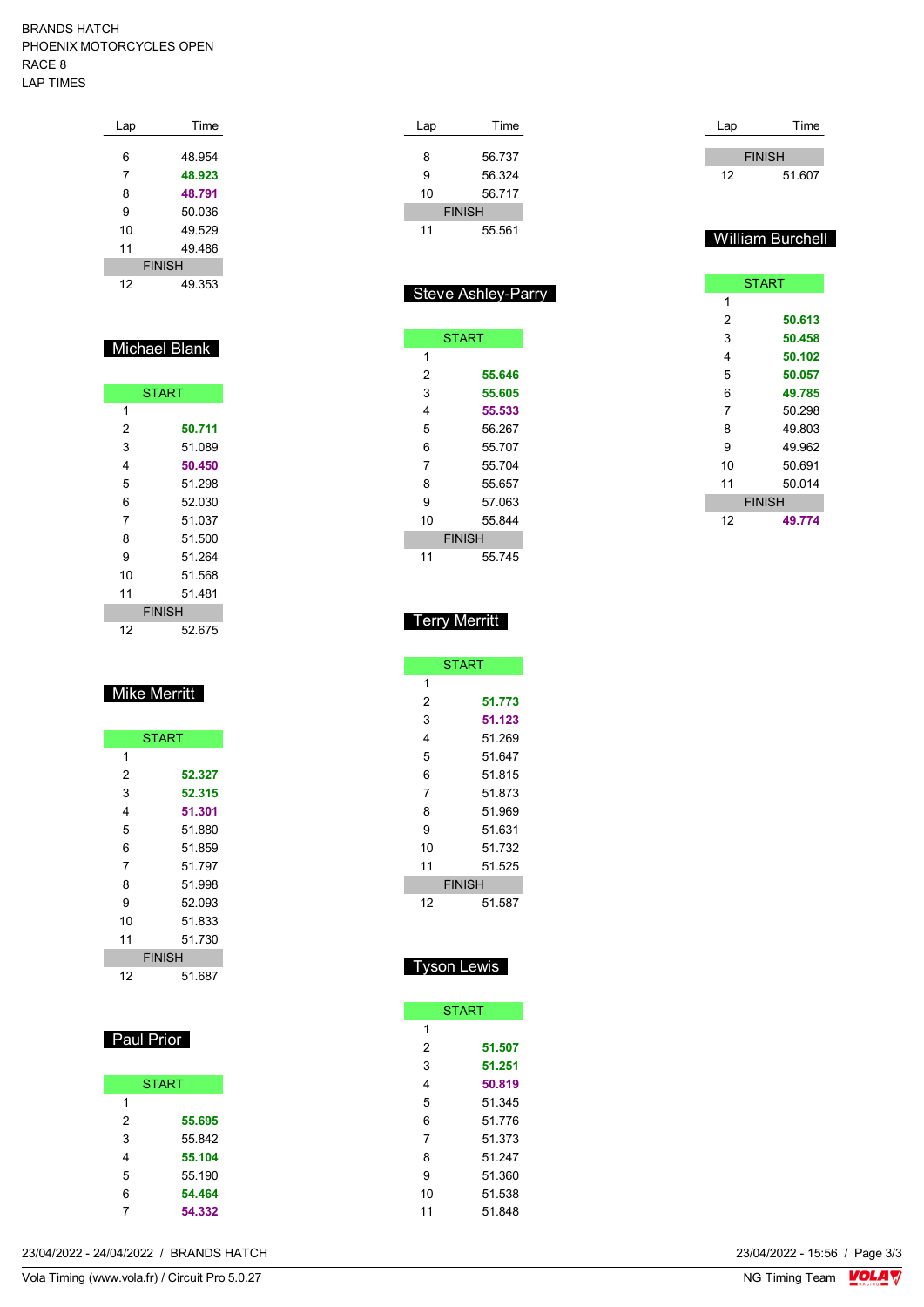

# BRANDS HATCH PHOENIX MOTORCYCLES OPEN RACE 8 LAP CHART

|                   |    | 2. | 3. | 4. | 5. | 6.  | 7.  | 8.  | 9.  | 10. | 11. | 12. | 13. | 14. | 15. | 16. | 17. | 18. | 19. | 20. | 21. | 22.              | 23. | 24. | 25. |
|-------------------|----|----|----|----|----|-----|-----|-----|-----|-----|-----|-----|-----|-----|-----|-----|-----|-----|-----|-----|-----|------------------|-----|-----|-----|
| Start             |    |    |    |    |    |     |     |     |     |     |     |     |     |     |     |     |     |     |     |     |     |                  |     |     |     |
| Lap 1             | 99 | 37 | 8  | 22 | 49 | 138 | 9   | 70  | 40  | 906 | 21  | 118 | 122 | 81  | 44  | 686 | 13  | 97  | 116 | 12  | 189 | 105              | 18  | 72  | 157 |
| Lap <sub>2</sub>  | 99 | 8  | 37 | 22 | 49 | 138 | 21  | 9   | 906 | 40  | 70  | 118 | 122 | 81  | 44  | 686 | 13  | 116 | 189 | 97  | 12  | 105              | 72  | 18  | 157 |
| Lap <sub>3</sub>  | 99 | 8  | 22 | 21 | 37 | 49  | 138 | 9   | 906 | 40  | 70  | 118 | 122 | 81  | 44  | 686 | 13  | 116 | 189 | 105 | 72  | 97               | 12  | 18  | 157 |
| Lap 4             | 99 | 21 | 8  | 22 | 49 | 37  | 138 | -9  | 906 | 40  | 70  | 122 | 118 | 81  | 44  | 686 | 13  | 116 | 189 | 72  | 105 | 12               | 97  | 18  | 157 |
| Lap 5             | 99 | 21 | 8  | 22 | 49 | 37  | 9   | 138 | 906 | 40  | 70  | 122 | 118 | 81  | 44  | 686 | 13  | 116 | 189 | 72  | 105 | 12               | 97  | 18  | 157 |
| Lap6              | 99 | 21 | 8  | 22 | 49 | 37  | 9   | 138 | 906 | 40  | 70  | 122 | 118 | 81  | 44  | 13  | 686 | 116 | 189 | 72  | 105 | 12               | 18  | 97  | 157 |
| Lap <sub>7</sub>  | 99 | 21 | 8  | 22 | 49 | 37  | 9   | 138 | 906 | 40  | 70  | 122 | 118 | 81  | 13  | 44  | 686 | 116 | 189 | 72  | 105 | 12 <sub>12</sub> | 18  | 97  | 157 |
| Lap <sub>8</sub>  | 99 | 21 | 8  | 22 | 49 | 37  | 9   | 138 | 906 | 40  | 70  | 122 | 81  | 118 | 13  | 44  | 686 | 116 | 189 | 72  | 105 | 12               | 18  | 97  | 157 |
| Lap 9             | 99 | 21 | 8  | 22 | 49 | 37  | 9   | 138 | 906 | 40  | 122 | 70  | 81  | 118 | 13  | 44  | 686 | 116 | 189 | 72  | 105 | 12               | 18  | 97  | 157 |
| Lap <sub>10</sub> | 99 | 21 | 22 | 8  | 49 | 37  | 9   | 138 | 906 | 40  | 122 | 70  | 81  | 118 | 13  | 44  | 686 | 189 | 116 | 72  | 105 | 12               | 18  | 97  | 157 |
| Lap 11            | 99 | 21 | 22 | 8  | 49 | 37  | 9   | 138 | 906 | 40  | 122 | 70  | 81  | 118 | 13  | 44  | 686 | 189 | 116 | 72  | 105 | 12               | 18  | 97  |     |
| Lap 12            | 99 | 21 | 22 | 8  | 49 | 37  | 9   | 138 | 906 | 40  | 122 | 70  | 81  | 118 |     |     |     |     |     |     |     |                  |     |     |     |

23/04/2022 - 24/04/2022 / BRANDS HATCH 23/04/2022 - 15:57 / Page 1/1

Vola Timing (www.vola.fr) / Circuit Pro 5.0.27 NG Timing Team VOLA V